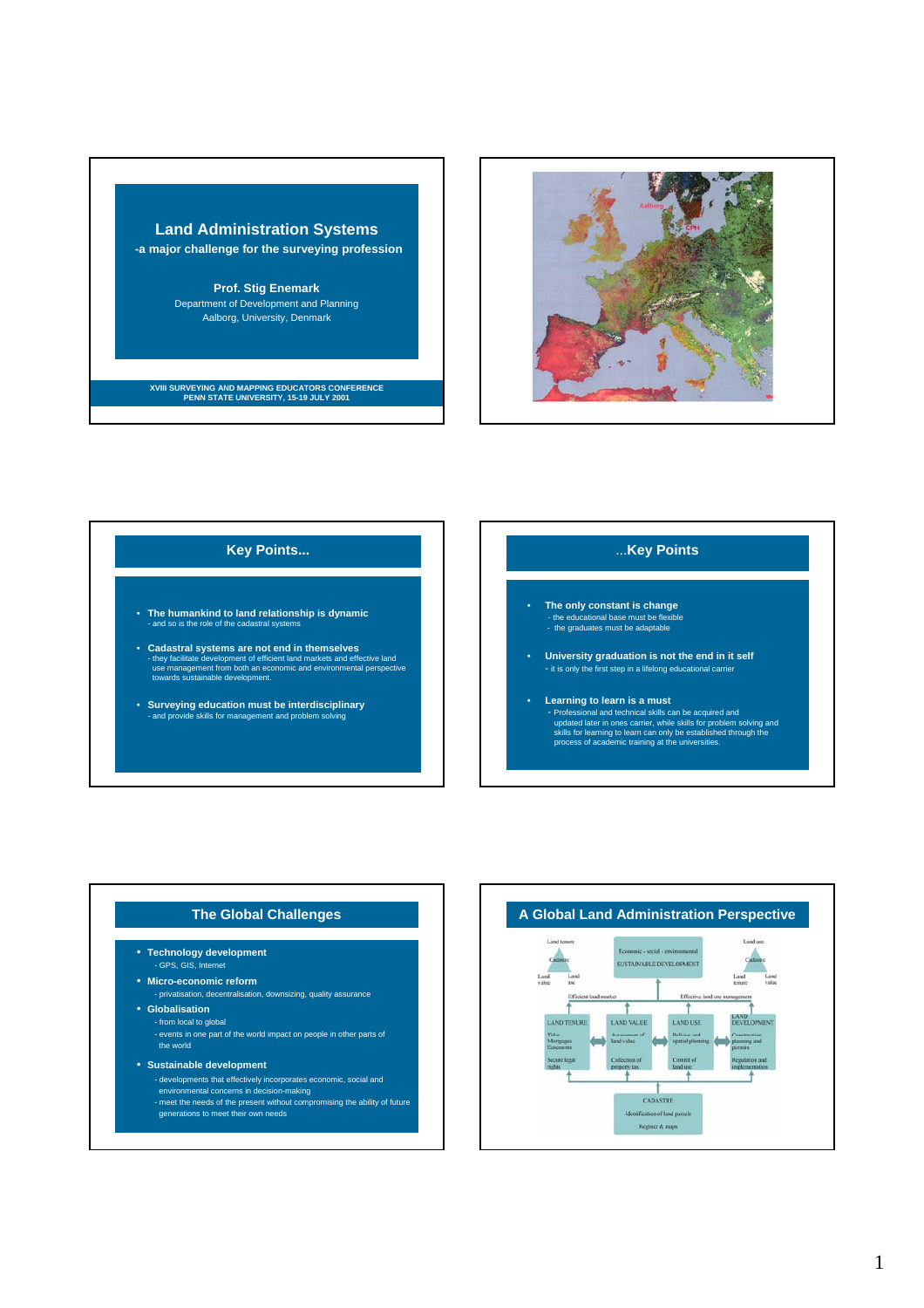



|                                           | The Nordic Way                                                      |                                                                                                         |                                                                                             |                                                                                           |  |
|-------------------------------------------|---------------------------------------------------------------------|---------------------------------------------------------------------------------------------------------|---------------------------------------------------------------------------------------------|-------------------------------------------------------------------------------------------|--|
| Country                                   | Denmark                                                             | Norway                                                                                                  | Sweden                                                                                      | Finland                                                                                   |  |
| Area                                      | 43,000 sq. Km                                                       | 324,000 sq. Km                                                                                          | 450,000 sq. km                                                                              | 337,000 sq. Km                                                                            |  |
| Area<br><b>Population</b>                 | 5.2 mill                                                            | 4.2 mill                                                                                                | 8.6 mill                                                                                    | 5.0 mill                                                                                  |  |
| <b>Properties</b>                         | About 1.5 mill                                                      | Ahout 2 mill                                                                                            | About 3 mill                                                                                | about 2 mill                                                                              |  |
| <b>National</b><br>cadastral<br>authority | National Survey<br>and Cadastre<br>under the Ministry<br>of Housing | National Mapping<br>Authority under<br>the Ministry of<br>Environment                                   | National Land<br>Survey under the<br>Ministry of<br>Environment                             | National Land<br>Survey under the<br>Ministry of<br>Agriculture                           |  |
| Cadastral<br>surveys                      | Licensed<br>surveyors in<br>private practice                        | Municipal Survey<br>Authorities:<br>Licensed<br>survevors in<br>private practice<br>will be introduced. | State Survey<br>Authorities at<br>county level: and<br>some Municipal<br>Survey Authorities | State Survey<br>Authorities in rural<br>districts: and<br>some City Survey<br>Authorities |  |

|                                                                  |                                                                                                               | The Nordic Way                                                                                              |                                                                                                                                  |                                                                                                                          |
|------------------------------------------------------------------|---------------------------------------------------------------------------------------------------------------|-------------------------------------------------------------------------------------------------------------|----------------------------------------------------------------------------------------------------------------------------------|--------------------------------------------------------------------------------------------------------------------------|
| Country                                                          | Denmark                                                                                                       | Norway                                                                                                      | Sweden                                                                                                                           | <b>Finland</b>                                                                                                           |
| Property<br>Register<br><b>Authority</b><br>(land parcels)       | National Survey<br>and Cadastre<br>maintaining the<br>cadastral register<br>and the digital<br>cadastral maps | Municipal Survey<br>Authorities: and<br>the National<br>Survey Authority<br>maintaining the<br>GAB-register | County and<br>Municipal Survey<br>Authorities: and<br>the National Land<br>Survey<br>maintaining the<br>Land Data Bank<br>System | District and City<br>Survey Authorities<br>and the National<br>Land Survey<br>maintaining the<br>Real Estate<br>Register |
| <b>Land Register</b><br><b>Authority (title</b><br>and mortgage) | Local district<br>courts (Ministry of<br>Justice)                                                             | Local district<br>courts (Ministry of<br>Justice)                                                           | Local district<br>courts (Ministry of<br>Justice)                                                                                | Local district<br>courts (Ministry of<br>Justice)                                                                        |
| <b>Land</b><br>Information<br>System                             | Interactive<br>subsystems linked<br>together through a<br>Cross Reference<br>Register                         | GAB - register<br>linked with the<br>Land Book                                                              | Land Data Bank<br>System                                                                                                         | Central<br>Information<br>System on Real<br>Estate Data                                                                  |



|               | in Surveying Education                                        |
|---------------|---------------------------------------------------------------|
|               | <b>Management Skills - versus specialist skills</b>           |
| from          | traditional technical skills and push button technologies     |
| $\mathsf{to}$ | interpretation and management of data meeting the needs       |
|               | of the clients                                                |
|               | <b>Project Organised Education - versus subject based</b>     |
| from          | traditional technical skills (knowing how)<br>add-on approach |
| $\mathsf{to}$ | management and problem solving skills<br>(knowing why)        |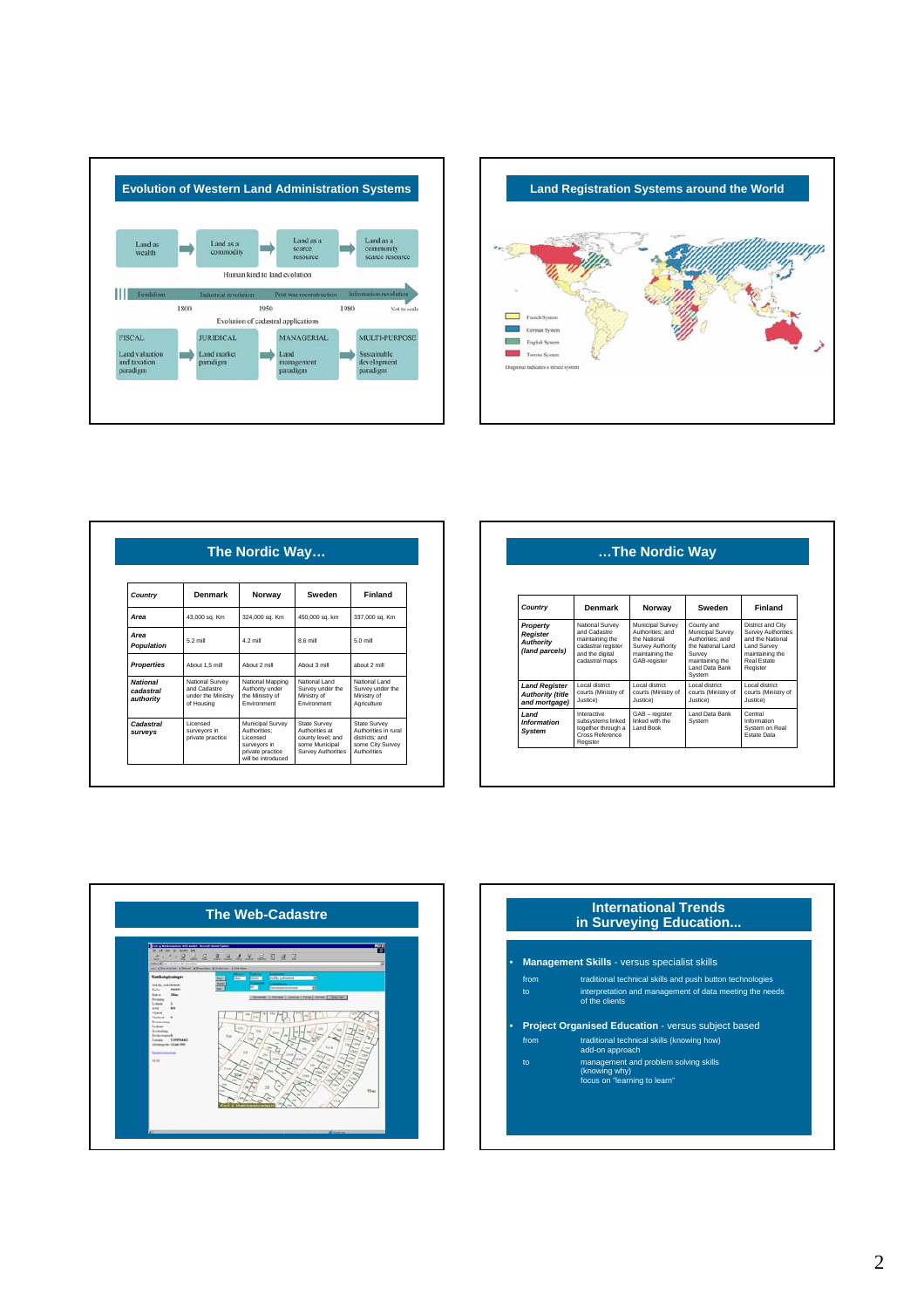







## **Project-organised Education**

**Taught courses assisted by actual practice is replaced by project-work assisted by courses.**

**From description and analysing to synthesising and assessment.**

#### **Learning to Learn**

- Professional and technical skills can be acquired and updated later in ones carrier, while skills for problem solving and skills for learning to learn can only be established through the process of academic training at the universities.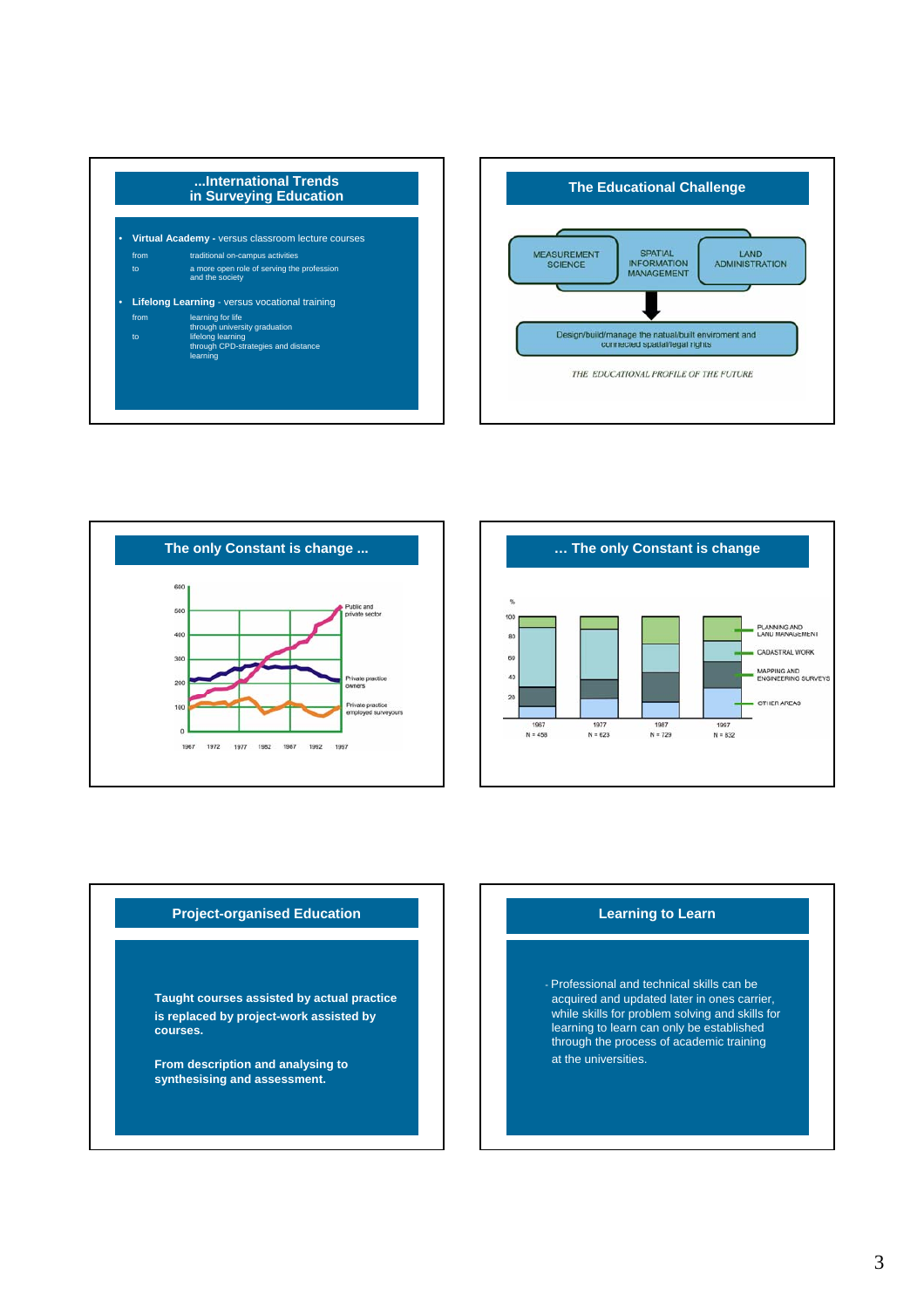

# **Group Work Problem-based Education**

**Textbook-knowledge is replaced by the necessary knowledge to solve theoretical problems.**

**From understanding of common knowledge to ability to develop new knowledge**.